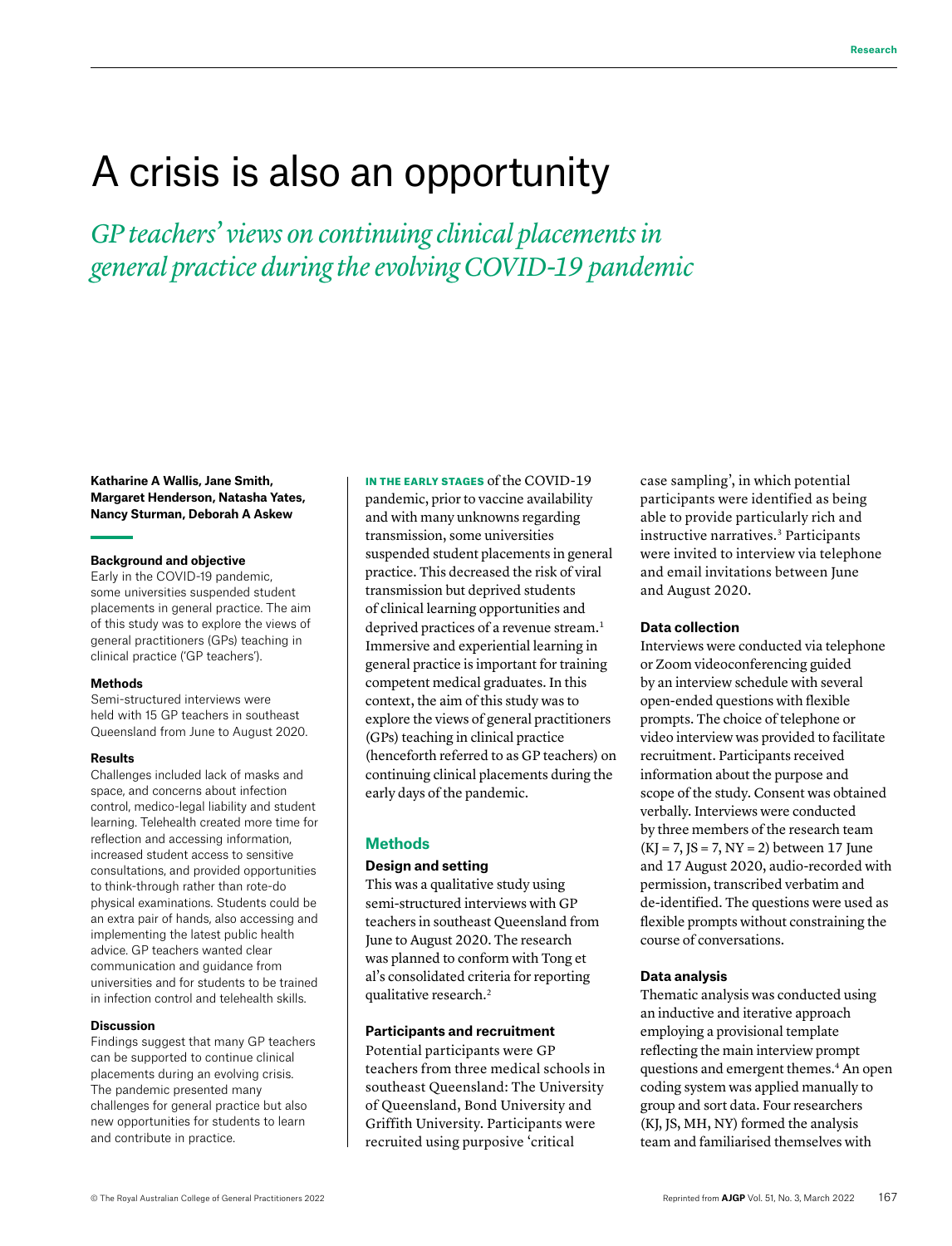the content of all transcripts. KJ assigned preliminary codes to all sections of the data potentially relevant to the research question. Codes were created inductively from the raw data. Data were extracted systematically by preliminary code and displayed within relevant sections of the provisional template. All extracted data were referenced to the participant and line numbers of the transcript. This provided supporting data evidence under each preliminary code to assist with review by the analysis team. The analysis team employed an iterative process of review and refinement of codes and collation into potential themes until no further insights presented.

Template categories were refined into a matrix of four main themes. The final coding framework was hierarchical, with second- and some third-order subgroup codes distinguishing between cases. Dissenting data were highlighted and re-examined for further insight. Reflexive writing of the emerging story of the data continued throughout the analysis, along with iterations of a visual concept map showing the relationship between themes and main codes. Preliminary interpretation of findings was presented to the wider team. Further review and interpretation (with reflection back to the codes, extracted data and transcripts) were provided through peer debriefing with the wider study team to enhance the interpretative rigour of the study (KAW, DAA, NS).

No participants accepted the invitation to review their transcripts. To offset the lack of participant checking and minimise bias, the coding and triangulation was conducted by researchers with years of experience as clinical and academic GPs, supervisors and teachers.<sup>5</sup> Researcher attributes, questions, relationship with participants and method of data collection influenced the process of enquiry. However, reflexivity was enhanced by the different expertise and experiences within the research team. Within the research team, KJ is an experienced qualitative researcher with a background in public health, health service planning and nursing; KAW, JS, NY and NS are academic and practising GPs with experience in

qualitative research; MH is an academic GP; and DAA is an experienced primary care qualitative researcher.

Ethical approval was granted by The University of Queensland (2020001164) and Bond University (36318031).

## **Results**

Fifteen GP teachers were recruited from 14 practices (80% male; 60% >20 years in practice), some of whom had clinical placements suspended. Interviews lasted 21 minutes on average (range 14–33 minutes).

Four interrelated themes emerged from the data: expecting clinical teaching to be continued, challenges and concerns, new opportunities for student learning and contribution, and university support for clinical placements in general practice.

1. The GP teachers expected that clinical teaching in general practice would be continued.

*I was very surprised … when … the University said 'stop'… I couldn't understand why they stopped [students] coming to general practice ...* [Participant (P)02]

*I felt it was our duty to just keep teaching, that that's part of medicine. And actually the whole point of medical teaching is it's kind of live teaching and if the current life situation is a pandemic, that's where you get taught.* [P03]

*A great learning exercise for them to actually live through a pandemic and have all the public health measures that are coming out.* [P09]

*They're learning general practice but in a very different way, just as we're all learning how to consult with patients, you know, over the phone and what is safe and not safe to do.* [P10]

2. Challenges for GP teachers included resource constraints.

*We didn't have enough masks, you know, at that point. There was a huge shortage of stuff. So, I knew I needed to save up* 

*the masks for the times I had an unwell patient.* [P06]

*GPs just couldn't take students because the rooms were too small … the four square metres rule precluded having three people in a consult room.* [P11]

*We were really having to conserve PPE [personal protective equipment] and so the students perhaps missed out on those opportunities ...* [P16]

Concerns centred on infection control, medicolegal liability and student learning.

*It was in a medicolegal sense, that if a student had got [COVID-19], was I vulnerable in some way to some sort of accusation of malpractice or not caring for her appropriately?* [P06]

*I did feel very sorry for him because obviously I had so much on my plate that to be honest the medical student got shoved down the list of my priorities.* [P10]

The introduction of telehealth also created challenges.

*I think that with telehealth it's become more stressful taking students. I found [myself ] being much more exhausted after a session with students.* [P02]

*I just felt it was really hard to engage the student.* [P08]

*It's actually much harder to do telehealth. It's actually very draining. It's a really hard slog, yeah, and all the extra admin side … Trying to evaluate people on the phone and go, 'Okay, this is someone I actually need to see face to face'.* [P10]

3. Telehealth also created new opportunities for student learning, including more time for reflection and looking up guidelines and resources, increased access to sensitive consultations, and opportunities for thinking-through rather than doing examinations.

*[Video is] a great opportunity to think laterally about examination and then*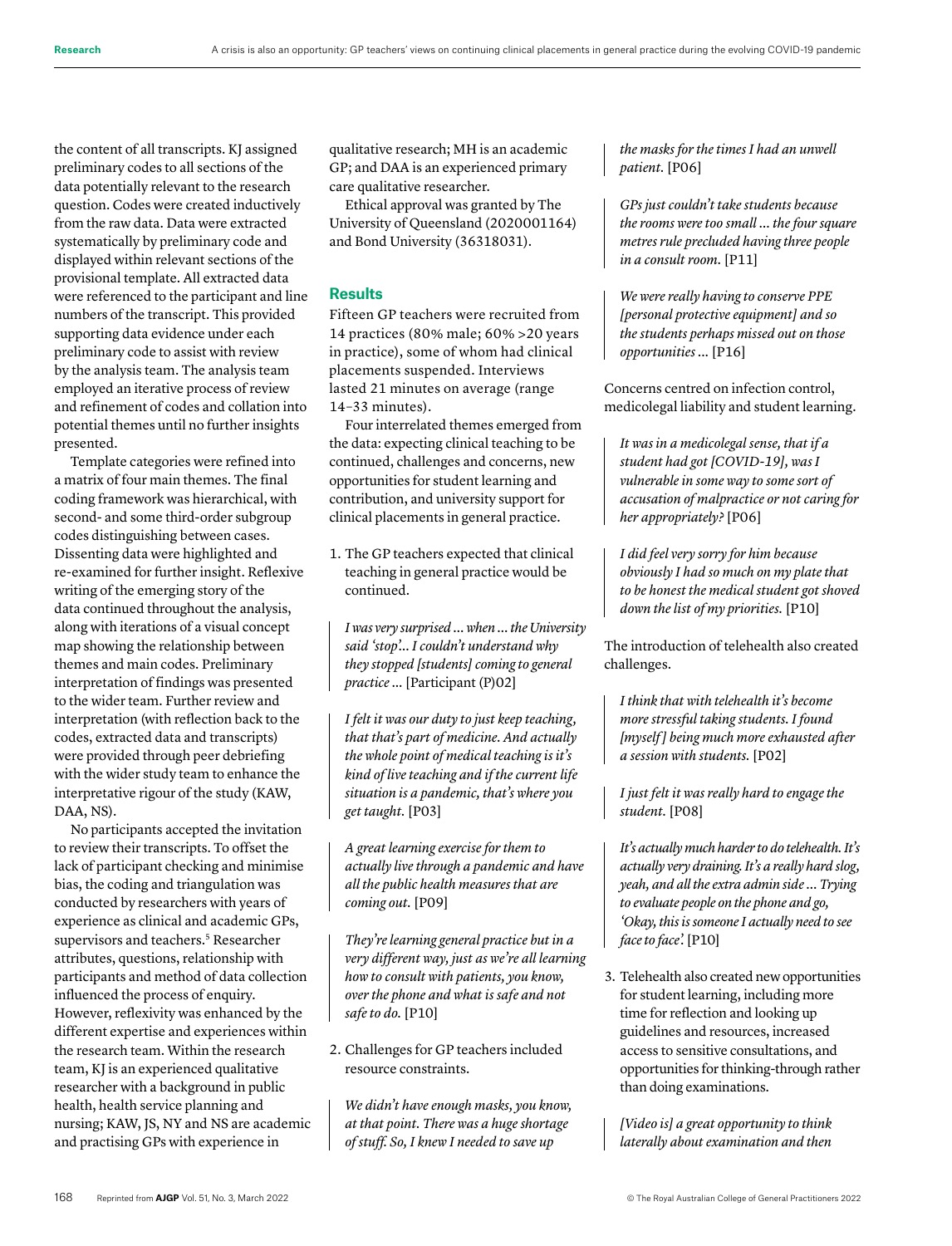*figure out ways they can do it differently … you can see the cogs kind of turning, see them thinking instead of doing a rote-learned examination.* [P05]

*The odd mental health patient that doesn't want a medical student there seems to have not had a problem when it's not someone that they have to make eye contact with in the room.* [P03]

*Telehealth are slightly quicker consultations, so we probably had more time for debriefing after each consultation.* [P09]

*It did increase the time we spent with students on communication skills. Your communication skills have to be a lot more finely tuned … may even increase student's communication skills.* [P11]

*What resources they should use … like eTG [Therapeutic Guidelines]. And we were going through different topics … the Red Book [The Royal Australian College of General Practitioners' (RACGP's)*  Guidelines for preventive activities in general practice*] and the White Book [RACGP's* Abuse and violence: working with our patients in general practice*]. … I think some of these books and guidelines are a bit daunting and actually showing them how to use them correctly is helpful.* [P08]

The pandemic also created new opportunities for students to contribute to the practice, including assisting with administrative tasks and acting as a conduit for information.

*I think it was an advantage for both them [students] and an extra pair of hands for us to actually cope with the situation.*  [P13]

*Our student … was incredibly engaged and worked with our team … implementing a lot of the public health recommendations and communicating and upskilling staff. So, he really was an integral member of our team and quite involved with that process.* [P16]

4. To support clinical placements, GP teachers wanted clear communication and guidance from universities and for students to be trained in infection control and telehealth skills.

*Guidance early on as to what was appropriate for the student or whether there was any sort of restrictions around what they could be doing.* [P16]

*A student actually was sick at one stage, and so we had to say, 'You can't be here, you can't come back until you're completely well'.* [P10]

*I think having the students skilled and being able to don and doff PPE is helpful.*  [P16]

*The university actually sent us out some PPE too, which was much appreciated.*  [P05]

*[Telehealth] is a skill that we need to learn and develop, but I don't think the students have been taught that … certainly the students I've got, they've got no idea how to do it.* [P02]

## **Conclusion**

Findings suggest that many GP teachers want to, and can be supported to, continue clinical placements during an evolving crisis. The pandemic created challenges for GP teachers, including resource constraints, increased administrative burden and adapting to telehealth, but also new opportunities for students to learn and to contribute to the practice.<sup>6-8</sup> Students can be an extra pair of hands to assist with administrative tasks, source the latest public health COVID-19 guidance and support public health measures in practice, including contributing to PPE protocols and skills. GP teachers identified new opportunities for student learning during telehealth consultations, including increased time for reflection and looking up guidelines and resources, increased student access to sensitive consultations, and opportunities for students to think-through rather than undertake physical examinations. Strengths of this study include that it was conducted in the early days of the COVID-19 pandemic

with GP teachers associated with three universities. Limitations include that some practices had placements suspended, which may have influenced GP teacher views. In conclusion, while the early stages of the COVID-19 pandemic presented many challenges for general practice, GP teachers remained committed to teaching and identified new ways to enhance student learning.

### **Authors**

Katharine A Wallis MBChB, PhD, MBHL, Dip Obst, FRNZCGP, FACRRM, General Practitioner; Mayne Professor of General Practice and Head of the General Practice Clinical Unit, Medical School, The University of Queensland, Brisbane, Qld Jane Smith MBBS, FRACGP, GradDipFM, MHS, FAICD, Associate Professor, Head of General Practice, Faculty of Health Sciences and Medicine, Bond University, Gold Coast, Qld

Margaret Henderson MBBS, FRACGP, DipClinEd, Lecturer, General Practice Clinical Unit, Medical School, The University of Queensland, Brisbane, Qld

Natasha Yates MBBS, FRACGP, Assistant Professor, Deputy Head of General Practice, Faculty of Health Sciences and Medicine, Bond University, Gold Coast, Qld

Nancy Sturman MBChB, BA (Hons), FRACGP, Associate Professor, General Practice Clinical Unit, Medical School, The University of Queensland, Brisbane, Qld

Deborah A Askew PhD, Associate Professor, Principal Research Fellow, General Practice Clinical Unit, Medical School, The University of Queensland, Brisbane, Qld

Competing interests: None.

Funding: None.

Provenance and peer review: Not commissioned, externally peer reviewed.

Correspondence to:

k.wallis@uq.edu.au

#### **Acknowledgements**

The authors acknowledge the contributions of GP teachers who gave their time for interview, Kim Jackson, and general practice staff and university student placement teams who make medical student clinical placements in general practice possible.

## **References**

- 1. Halbert JA, Jones A, Ramsey LP. Clinical placements for medical students in the time of COVID-19. Med J Aust 2020;213(2):69–69.e1. doi: 10.5694/mja2.50686.
- 2. Tong A, Sainsbury P, Craig J. Consolidated criteria for reporting qualitative research (COREQ): A 32-item checklist for interviews and focus groups. Int J Qual Health Care 2007;19(6):349–57. doi: 10.1093/intqhc/mzm042.
- 3. Patton MQ. Qualitative research & evaluation methods: Integrating theory and practice. 4th edn. Thousand Oaks, CA: Sage Publications, 2014.
- 4. Brooks J, McCluskey S, Turley E, King N. The utility of template analysis in qualitative psychology research. Qual Res Psychol 2015;12(2):202–22. doi: 10.1080/14780887.2014.955224.